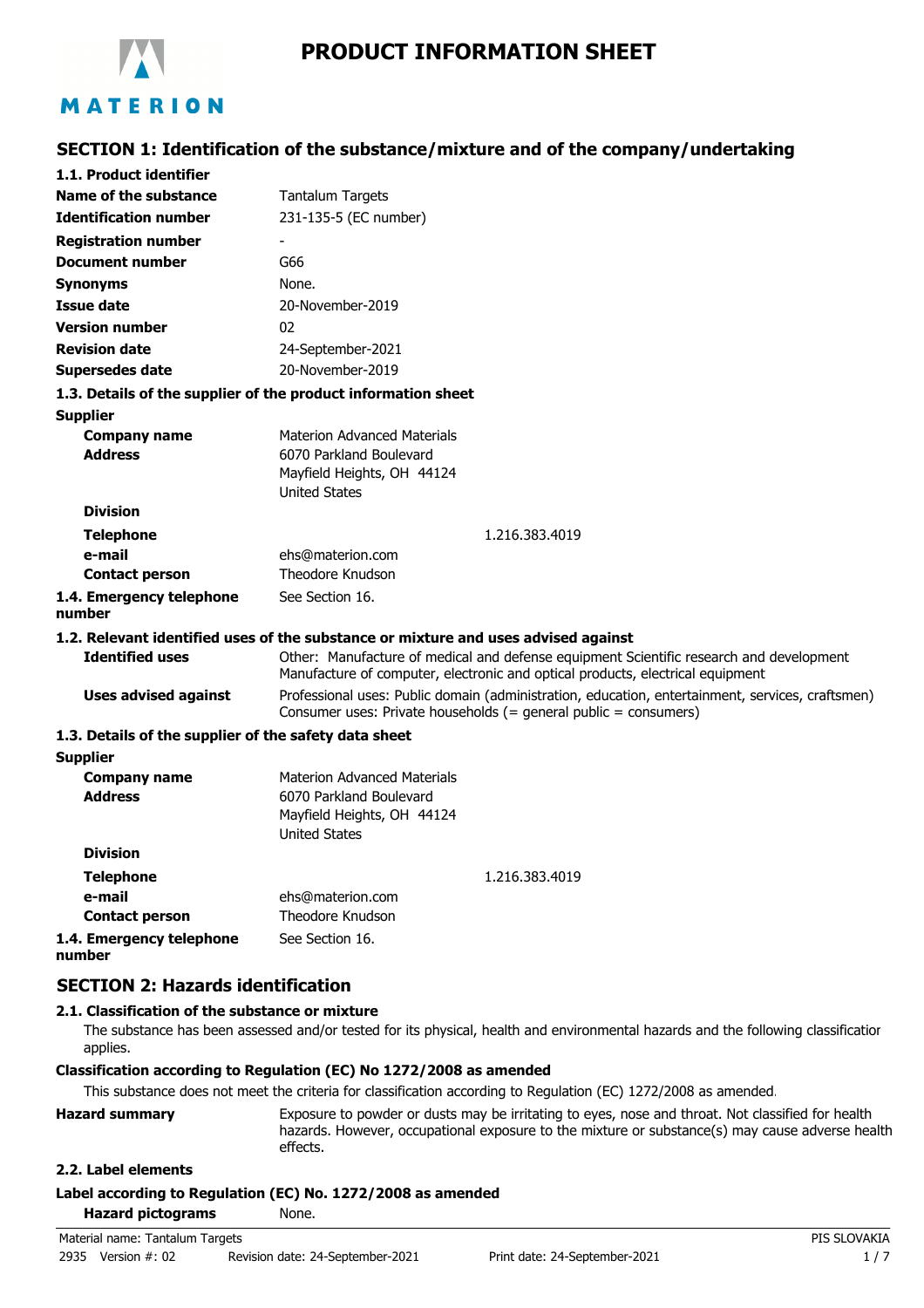| Signal word                       | None.                                                                                          |
|-----------------------------------|------------------------------------------------------------------------------------------------|
| <b>Hazard statements</b>          | The substance does not meet the criteria for classification.                                   |
| <b>Precautionary statements</b>   |                                                                                                |
| <b>Prevention</b>                 | Observe good industrial hygiene practices.                                                     |
| <b>Response</b>                   | Wash hands after handling.                                                                     |
| <b>Storage</b>                    | Store away from incompatible materials.                                                        |
| <b>Disposal</b>                   | Dispose of waste and residues in accordance with local authority requirements.                 |
| Supplemental label<br>information | For further information, please contact the Product Stewardship Department at +1.216.383.4019. |
| 2.3. Other hazards                | Not a PBT or vPvB substance or mixture.                                                        |

# **SECTION 3: Composition/information on ingredients**

## **3.1. Substances**

## **General information**

| <b>Chemical name</b> | $\frac{0}{0}$            | No.                    | CAS-No. / EC REACH Registration No. Index No. |                          | <b>Notes</b> |
|----------------------|--------------------------|------------------------|-----------------------------------------------|--------------------------|--------------|
| Tantalum             | 100                      | 7440-25-7<br>231-135-5 | -                                             | $\overline{\phantom{0}}$ |              |
|                      | <b>Classification: -</b> |                        |                                               |                          |              |

# **SECTION 4: First aid measures**

| <b>General information</b>                                                                 | Ensure that medical personnel are aware of the material(s) involved, and take precautions to<br>protect themselves.                                                                                                                   |  |
|--------------------------------------------------------------------------------------------|---------------------------------------------------------------------------------------------------------------------------------------------------------------------------------------------------------------------------------------|--|
| 4.1. Description of first aid measures                                                     |                                                                                                                                                                                                                                       |  |
| <b>Inhalation</b>                                                                          | Move to fresh air. Call a physician if symptoms develop or persist.                                                                                                                                                                   |  |
| <b>Skin contact</b>                                                                        | Wash off with soap and water. Get medical attention if irritation develops and persists.                                                                                                                                              |  |
| Eye contact                                                                                | Do not rub eyes. Rinse with water. Get medical attention if irritation develops and persists.                                                                                                                                         |  |
| <b>Ingestion</b>                                                                           | Rinse mouth. Get medical attention if symptoms occur.                                                                                                                                                                                 |  |
| 4.2. Most important<br>symptoms and effects, both<br>acute and delayed                     | Dusts may irritate the respiratory tract, skin and eyes.                                                                                                                                                                              |  |
| 4.3. Indication of any<br>immediate medical attention<br>and special treatment<br>needed   | Treat symptomatically.                                                                                                                                                                                                                |  |
| <b>SECTION 5: Firefighting measures</b>                                                    |                                                                                                                                                                                                                                       |  |
| <b>General fire hazards</b>                                                                | No unusual fire or explosion hazards noted.                                                                                                                                                                                           |  |
| 5.1. Extinguishing media                                                                   |                                                                                                                                                                                                                                       |  |
| <b>Suitable extinguishing</b><br>media                                                     | Dry powder. Dry sand.                                                                                                                                                                                                                 |  |
| <b>Unsuitable extinguishing</b><br>media                                                   | Do not use water jet as an extinguisher, as this will spread the fire. Carbon dioxide (CO2).                                                                                                                                          |  |
| 5.2. Special hazards arising<br>from the substance or<br>mixture                           | During fire, gases hazardous to health may be formed.                                                                                                                                                                                 |  |
| 5.3. Advice for firefighters<br><b>Special protective</b><br>equipment for<br>firefighters | Self-contained breathing apparatus and full protective clothing must be worn in case of fire.                                                                                                                                         |  |
| <b>Special firefighting</b><br>procedures                                                  | Move containers from fire area if you can do so without risk.                                                                                                                                                                         |  |
| <b>Specific methods</b>                                                                    | Use standard firefighting procedures and consider the hazards of other involved materials.                                                                                                                                            |  |
| <b>SECTION 6: Accidental release measures</b>                                              |                                                                                                                                                                                                                                       |  |
| For non-emergency<br>narconnal                                                             | 6.1. Personal precautions, protective equipment and emergency procedures<br>Keep unnecessary personnel away. Wear appropriate protective equipment and clothing during<br>clean-un. For personal protection, see section 8 of the SDS |  |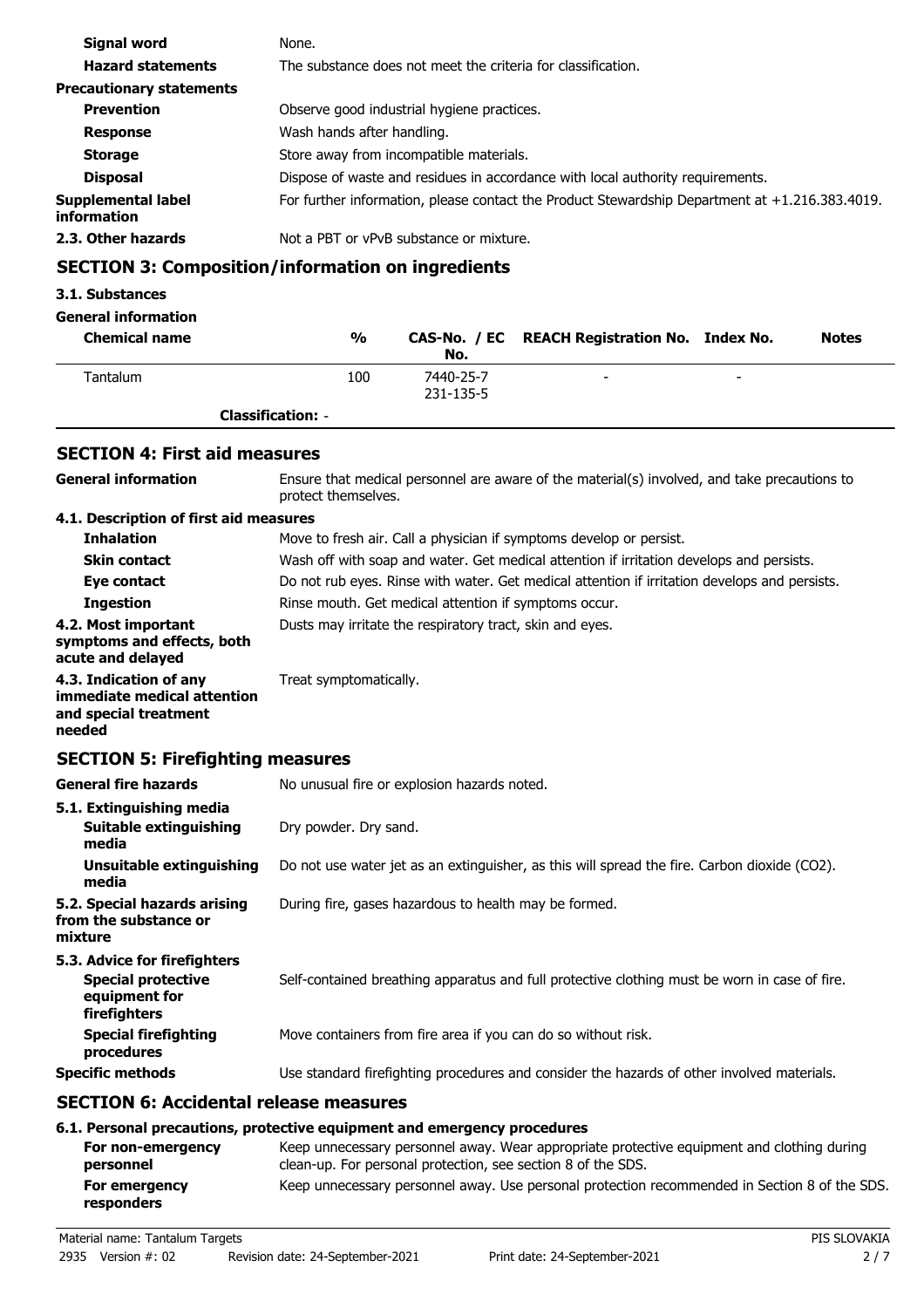| 6.2. Environmental<br>precautions                                              | Avoid discharge into drains, water courses or onto the ground.                                                                                                                                                                                     |
|--------------------------------------------------------------------------------|----------------------------------------------------------------------------------------------------------------------------------------------------------------------------------------------------------------------------------------------------|
| 6.3. Methods and material for<br>containment and cleaning up                   | Avoid the generation of dusts during clean-up. Collect dust using a vacuum cleaner equipped with<br>HEPA filter. The product is immiscible with water and will spread on the water surface. Stop the<br>flow of material, if this is without risk. |
|                                                                                | Large Spills: Wet down with water and dike for later disposal. Shovel the material into waste<br>container. Following product recovery, flush area with water.                                                                                     |
|                                                                                | Small Spills: Sweep up or vacuum up spillage and collect in suitable container for disposal.                                                                                                                                                       |
| 6.4. Reference to other<br>sections                                            | For personal protection, see section 8. For waste disposal, see section 13.                                                                                                                                                                        |
| <b>SECTION 7: Handling and storage</b>                                         |                                                                                                                                                                                                                                                    |
| 7.1. Precautions for safe<br>handling                                          | Minimise dust generation and accumulation. Provide appropriate exhaust ventilation at places<br>where dust is formed. Avoid prolonged exposure. Practice good housekeeping.                                                                        |
| 7.2. Conditions for safe<br>storage, including any<br><i>incompatibilities</i> | Store in tightly closed container. Store in a well-ventilated place. Store away from incompatible<br>materials (see Section 10 of the SDS).                                                                                                        |

**7.3. Specific end use(s)** Not available.

## **SECTION 8: Exposure controls/personal protection**

## **8.1. Control parameters**

## **Occupational exposure limits**

# **Slovakia. OELs. Regulation No. 300/2007 concerning protection of health in work with chemical agents**

| <b>Material</b>                                      | <b>Type</b>                                                                                                                                                                                                                                                                                                                                                                                                                                                                                                                                                                                                                                                                                                                                            | <b>Value</b> | <b>Form</b>          |  |
|------------------------------------------------------|--------------------------------------------------------------------------------------------------------------------------------------------------------------------------------------------------------------------------------------------------------------------------------------------------------------------------------------------------------------------------------------------------------------------------------------------------------------------------------------------------------------------------------------------------------------------------------------------------------------------------------------------------------------------------------------------------------------------------------------------------------|--------------|----------------------|--|
| <b>Tantalum Targets</b>                              | <b>TWA</b>                                                                                                                                                                                                                                                                                                                                                                                                                                                                                                                                                                                                                                                                                                                                             | $4$ mg/m $3$ | Inhalable fraction.  |  |
|                                                      |                                                                                                                                                                                                                                                                                                                                                                                                                                                                                                                                                                                                                                                                                                                                                        | $1,5$ mg/m3  | Respirable fraction. |  |
| <b>Components</b>                                    | <b>Type</b>                                                                                                                                                                                                                                                                                                                                                                                                                                                                                                                                                                                                                                                                                                                                            | <b>Value</b> | <b>Form</b>          |  |
| Tantalum (CAS 7440-25-7)                             | <b>TWA</b>                                                                                                                                                                                                                                                                                                                                                                                                                                                                                                                                                                                                                                                                                                                                             | 4 mg/m $3$   | Inhalable fraction.  |  |
|                                                      |                                                                                                                                                                                                                                                                                                                                                                                                                                                                                                                                                                                                                                                                                                                                                        | $1,5$ mg/m3  | Respirable fraction. |  |
| <b>Biological limit values</b>                       | No biological exposure limits noted for the ingredient(s).                                                                                                                                                                                                                                                                                                                                                                                                                                                                                                                                                                                                                                                                                             |              |                      |  |
| <b>Recommended monitoring</b><br>procedures          | Follow standard monitoring procedures.                                                                                                                                                                                                                                                                                                                                                                                                                                                                                                                                                                                                                                                                                                                 |              |                      |  |
| <b>Derived no effect levels</b><br>(DNELs)           | Not available.                                                                                                                                                                                                                                                                                                                                                                                                                                                                                                                                                                                                                                                                                                                                         |              |                      |  |
| <b>Predicted no effect</b><br>concentrations (PNECs) | Not available.                                                                                                                                                                                                                                                                                                                                                                                                                                                                                                                                                                                                                                                                                                                                         |              |                      |  |
| 8.2. Exposure controls                               |                                                                                                                                                                                                                                                                                                                                                                                                                                                                                                                                                                                                                                                                                                                                                        |              |                      |  |
| <b>Appropriate engineering</b><br>controls           | Good general ventilation should be used. Ventilation rates should be matched to conditions. If<br>applicable, use process enclosures, local exhaust ventilation, or other engineering controls to<br>maintain airborne levels below recommended exposure limits. If exposure limits have not been<br>established, maintain airborne levels to an acceptable level. If engineering measures are not<br>sufficient to maintain concentrations of dust particulates below the OEL (occupational exposure<br>limit), suitable respiratory protection must be worn. If material is ground, cut, or used in any<br>operation which may generate dusts, use appropriate local exhaust ventilation to keep exposures<br>below the recommended exposure limits. |              |                      |  |
|                                                      | Individual protection measures, such as personal protective equipment                                                                                                                                                                                                                                                                                                                                                                                                                                                                                                                                                                                                                                                                                  |              |                      |  |
| <b>General information</b>                           | Personal protection equipment should be chosen according to the CEN standards and in discussion<br>with the supplier of the personal protective equipment.                                                                                                                                                                                                                                                                                                                                                                                                                                                                                                                                                                                             |              |                      |  |
| <b>Eye/face protection</b>                           | Wear safety glasses with side shields (or goggles).                                                                                                                                                                                                                                                                                                                                                                                                                                                                                                                                                                                                                                                                                                    |              |                      |  |
| <b>Skin protection</b>                               |                                                                                                                                                                                                                                                                                                                                                                                                                                                                                                                                                                                                                                                                                                                                                        |              |                      |  |
| - Hand protection                                    | Wear appropriate chemical resistant gloves.                                                                                                                                                                                                                                                                                                                                                                                                                                                                                                                                                                                                                                                                                                            |              |                      |  |
| - Other                                              | Wear suitable protective clothing.                                                                                                                                                                                                                                                                                                                                                                                                                                                                                                                                                                                                                                                                                                                     |              |                      |  |
| <b>Respiratory protection</b>                        | Wear respirator with dust filter.                                                                                                                                                                                                                                                                                                                                                                                                                                                                                                                                                                                                                                                                                                                      |              |                      |  |
| <b>Thermal hazards</b>                               | Wear appropriate thermal protective clothing, when necessary.                                                                                                                                                                                                                                                                                                                                                                                                                                                                                                                                                                                                                                                                                          |              |                      |  |
| <b>Hygiene measures</b>                              | Always observe good personal hygiene measures, such as washing after handling the material and<br>before eating, drinking, and/or smoking. Routinely wash work clothing and protective equipment to<br>remove contaminants.                                                                                                                                                                                                                                                                                                                                                                                                                                                                                                                            |              |                      |  |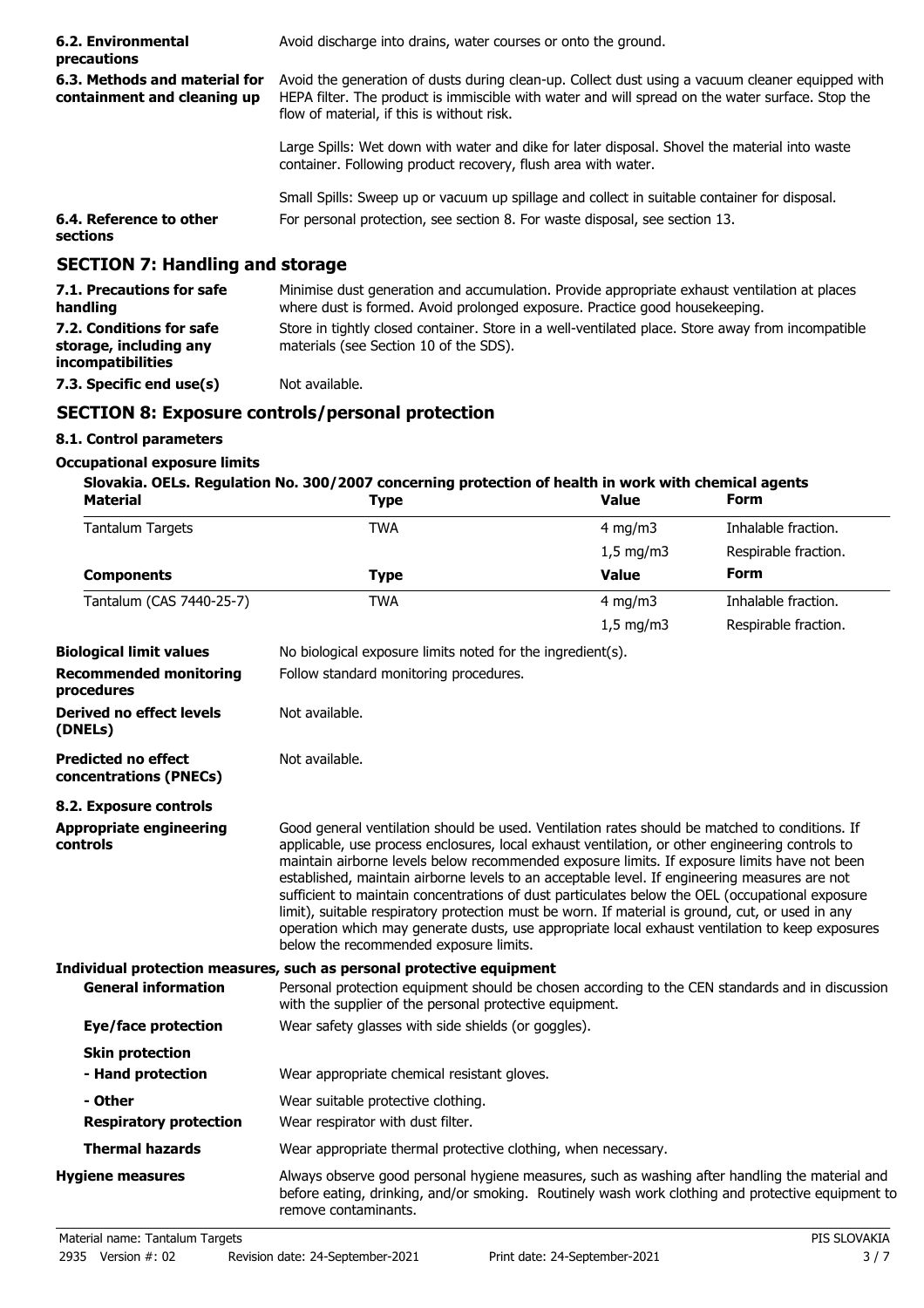Good general ventilation should be used. Ventilation rates should be matched to conditions. If applicable, use process enclosures, local exhaust ventilation, or other engineering controls to maintain airborne levels below recommended exposure limits. If exposure limits have not been established, maintain airborne levels to an acceptable level.

# **SECTION 9: Physical and chemical properties**

## **9.1. Information on basic physical and chemical properties**

| <b>Appearance</b>                                   |                                       |
|-----------------------------------------------------|---------------------------------------|
| <b>Physical state</b>                               | Solid.                                |
| Form                                                | Solid.                                |
| Colour                                              | Dark grey.                            |
| <b>Odour</b>                                        | None.                                 |
| <b>Odour threshold</b>                              | Not applicable.                       |
| рH                                                  | Not applicable.                       |
| <b>Melting point/freezing point</b>                 | 2996 °C (5424,8 °F) / Not applicable. |
| <b>Initial boiling point and</b><br>boiling range   | Not applicable.                       |
| <b>Flash point</b>                                  | Not applicable.                       |
| <b>Evaporation rate</b>                             | Not applicable.                       |
| Flammability (solid, gas)                           | Not applicable.                       |
| <b>Upper/lower flammability or explosive limits</b> |                                       |
| <b>Flammability limit - lower</b><br>(9/6)          | Not applicable.                       |
| <b>Flammability limit -</b><br>upper $(\% )$        | Not applicable.                       |
| <b>Explosive limit - lower (</b><br>%)              | Not applicable.                       |
| <b>Explosive limit - upper</b><br>(%)               | Not applicable.                       |
| <b>Vapour pressure</b>                              | Not applicable.                       |
| <b>Vapour density</b>                               | Not available.                        |
| <b>Relative density</b>                             | Not applicable.                       |
| Solubility(ies)                                     |                                       |
| Solubility (water)                                  | Insoluble                             |
| <b>Partition coefficient</b><br>(n-octanol/water)   | Not applicable.                       |
| <b>Auto-ignition temperature</b>                    | Not applicable.                       |
| <b>Decomposition temperature</b>                    | Not applicable.                       |
| <b>Viscosity</b>                                    | Not applicable.                       |
| <b>Explosive properties</b>                         | Not explosive.                        |
| <b>Oxidising properties</b>                         | Not oxidising.                        |
| 9.2. Other information                              |                                       |
| <b>Density</b>                                      | 14,49 g/cm3                           |
| <b>Flammability</b>                                 | Not applicable.                       |
| <b>Molecular formula</b>                            | Ta                                    |
| <b>Molecular weight</b>                             | 180,95 g/mol                          |
| <b>Specific gravity</b>                             | 14,49                                 |

## **SECTION 10: Stability and reactivity**

| 10.1. Reactivity                            | The product is stable and non-reactive under normal conditions of use, storage and transport                               |
|---------------------------------------------|----------------------------------------------------------------------------------------------------------------------------|
| 10.2. Chemical stability                    | Material is stable under normal conditions.                                                                                |
| 10.3. Possibility of hazardous<br>reactions | No dangerous reaction known under conditions of normal use.                                                                |
| 10.4. Conditions to avoid                   | Keep away from heat, hot surfaces, sparks, open flames and other ignition sources. Contact with<br>incompatible materials. |
| 10.5. Incompatible materials                | Strong oxidising agents. Fluorine.                                                                                         |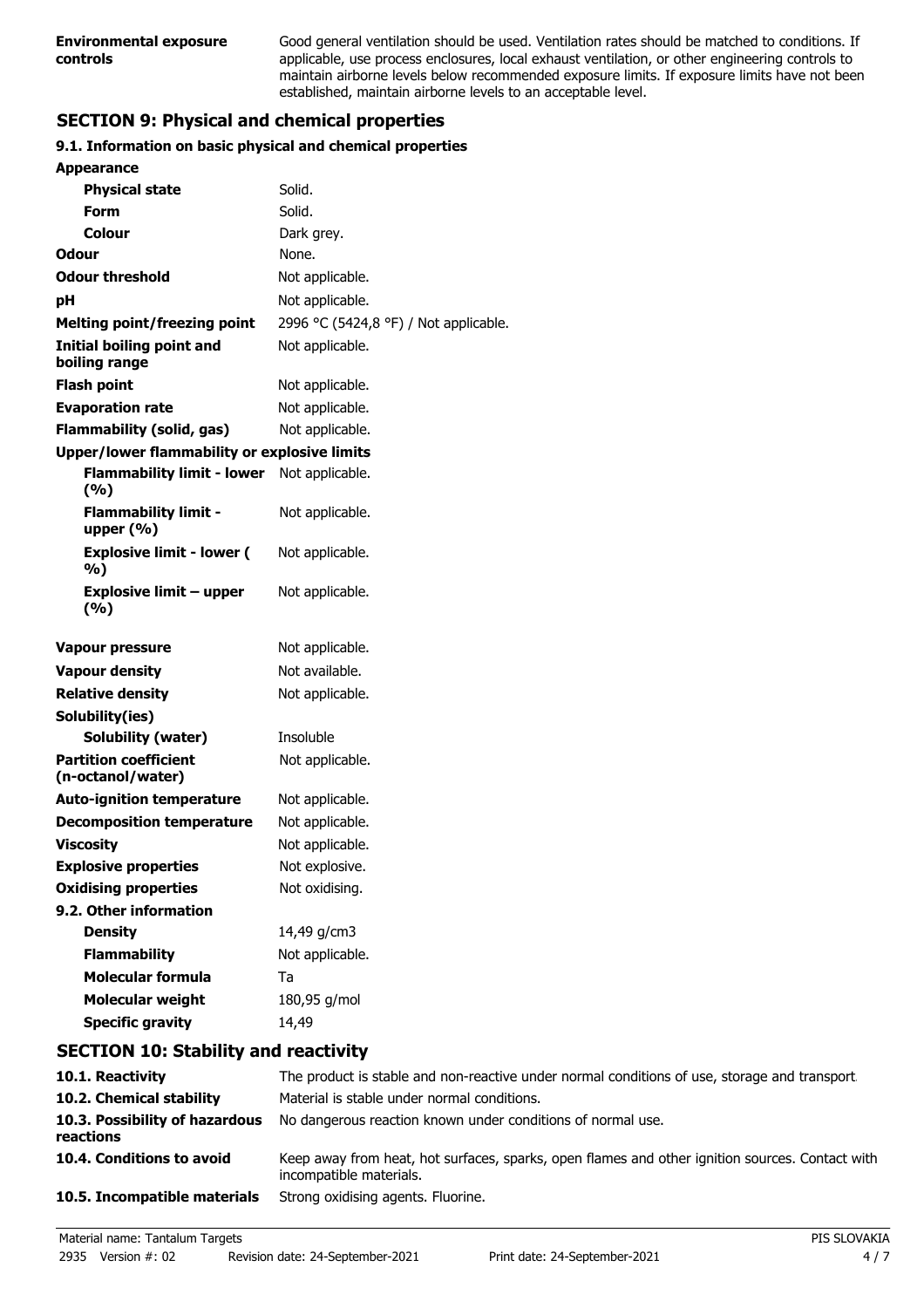**decomposition products**

# **SECTION 11: Toxicological information**

| <b>General information</b>                                 | Occupational exposure to the substance or mixture may cause adverse effects.                                           |  |
|------------------------------------------------------------|------------------------------------------------------------------------------------------------------------------------|--|
| <b>Information on likely routes of exposure</b>            |                                                                                                                        |  |
| <b>Inhalation</b>                                          | Dust may irritate respiratory system. Prolonged inhalation may be harmful.                                             |  |
| <b>Skin contact</b>                                        | Dust or powder may irritate the skin.                                                                                  |  |
| Eye contact                                                | Dust may irritate the eyes.                                                                                            |  |
| <b>Ingestion</b>                                           | May cause discomfort if swallowed. However, ingestion is not likely to be a primary route of<br>occupational exposure. |  |
| <b>Symptoms</b>                                            | Dusts may irritate the respiratory tract, skin and eyes.                                                               |  |
| 11.1. Information on toxicological effects                 |                                                                                                                        |  |
| <b>Acute toxicity</b>                                      | Not known.                                                                                                             |  |
| <b>Skin corrosion/irritation</b>                           | Due to partial or complete lack of data the classification is not possible.                                            |  |
| Serious eye damage/eye<br>irritation                       | Due to partial or complete lack of data the classification is not possible.                                            |  |
| <b>Respiratory sensitisation</b>                           | Due to partial or complete lack of data the classification is not possible.                                            |  |
| <b>Skin sensitisation</b>                                  | Due to partial or complete lack of data the classification is not possible.                                            |  |
| <b>Germ cell mutagenicity</b>                              | Due to partial or complete lack of data the classification is not possible.                                            |  |
| Carcinogenicity                                            | Due to partial or complete lack of data the classification is not possible.                                            |  |
| <b>Reproductive toxicity</b>                               | Due to partial or complete lack of data the classification is not possible.                                            |  |
| <b>Specific target organ toxicity</b><br>- single exposure | Due to partial or complete lack of data the classification is not possible.                                            |  |
| Specific target organ toxicity<br>- repeated exposure      | Due to partial or complete lack of data the classification is not possible.                                            |  |
| <b>Aspiration hazard</b>                                   | Due to partial or complete lack of data the classification is not possible.                                            |  |
| <b>Mixture versus substance</b><br>information             | No information available.                                                                                              |  |
| <b>Other information</b>                                   | Not available.                                                                                                         |  |
|                                                            |                                                                                                                        |  |

# **SECTION 12: Ecological information**

| 12.1. Toxicity                                            | Due to partial or complete lack of data the classification for hazardous to the aquatic environment,<br>is not possible.                                                                   |
|-----------------------------------------------------------|--------------------------------------------------------------------------------------------------------------------------------------------------------------------------------------------|
| 12.2. Persistence and<br>degradability                    | No data is available on the degradability of this substance.                                                                                                                               |
| 12.3. Bioaccumulative<br>potential                        | No data available.                                                                                                                                                                         |
| <b>Partition coefficient</b><br>n-octanol/water (log Kow) | Not available.                                                                                                                                                                             |
| <b>Bioconcentration factor (BCF)</b>                      | Not available.                                                                                                                                                                             |
| 12.4. Mobility in soil                                    | No data available.                                                                                                                                                                         |
| 12.5. Results of PBT and<br><b>vPvB</b> assessment        | Not a PBT or vPvB substance or mixture.                                                                                                                                                    |
| 12.6. Other adverse effects                               | No other adverse environmental effects (e.g. ozone depletion, photochemical ozone creation<br>potential, endocrine disruption, global warming potential) are expected from this component. |

# **SECTION 13: Disposal considerations**

## **13.1. Waste treatment methods**

| <b>Residual waste</b>         | Dispose of in accordance with local regulations. Empty containers or liners may retain some product<br>residues. This material and its container must be disposed of in a safe manner (see: Disposal<br>instructions). |
|-------------------------------|------------------------------------------------------------------------------------------------------------------------------------------------------------------------------------------------------------------------|
| <b>Contaminated packaging</b> | Since emptied containers may retain product residue, follow label warnings even after container is<br>emptied. Empty containers should be taken to an approved waste handling site for recycling or<br>disposal.       |
| EU waste code                 | The Waste code should be assigned in discussion between the user, the producer and the waste<br>disposal company.                                                                                                      |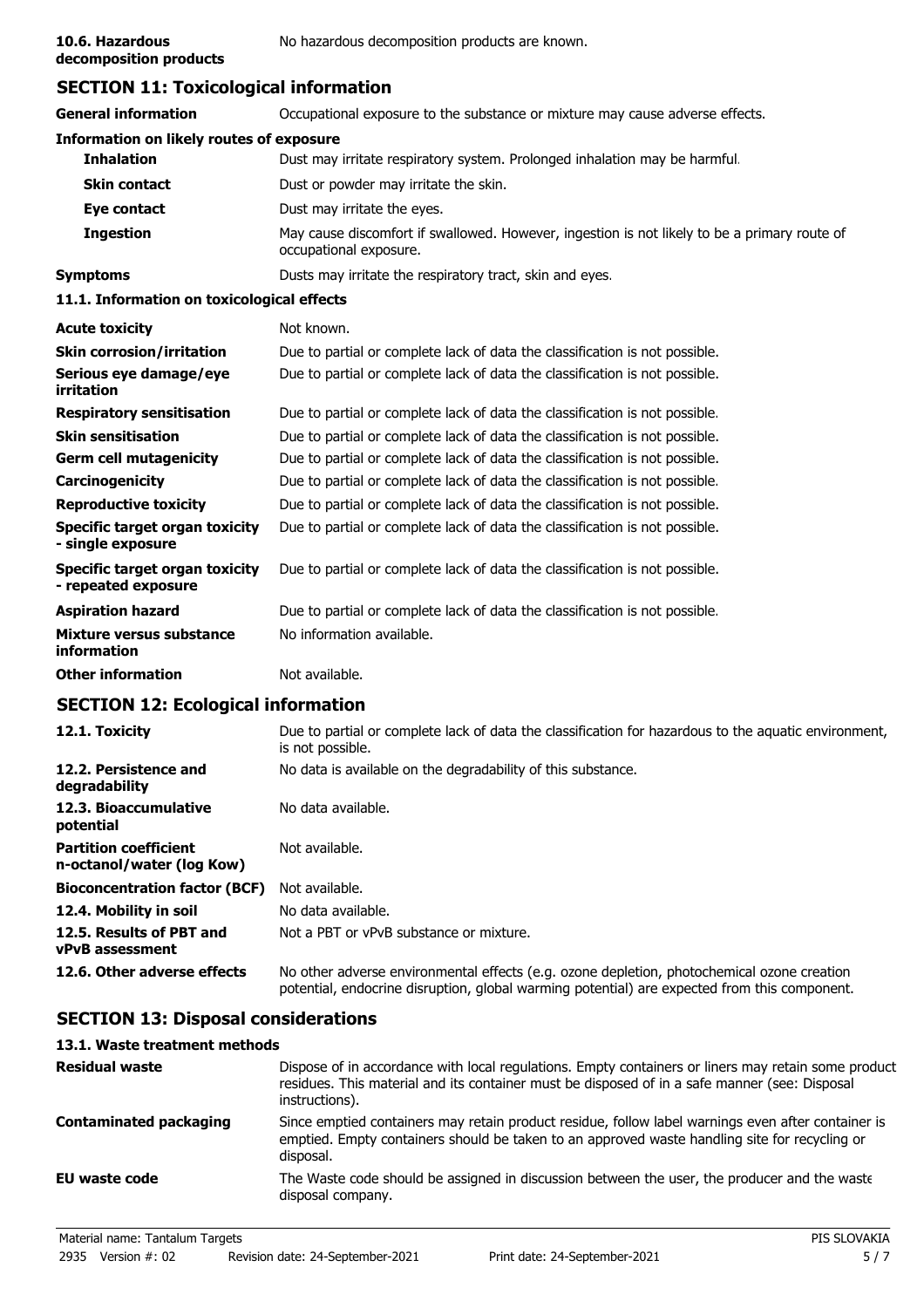**Special precautions Dispose in accordance with all applicable regulations.** 

## **SECTION 14: Transport information**

## **ADR**

14.1. - 14.6.: Not regulated as dangerous goods.

#### **RID**

14.1. - 14.6.: Not regulated as dangerous goods.

### **ADN**

14.1. - 14.6.: Not regulated as dangerous goods.

#### **IATA**

14.1. - 14.6.: Not regulated as dangerous goods.

#### **IMDG**

14.1. - 14.6.: Not regulated as dangerous goods.

## **SECTION 15: Regulatory information**

**15.1. Safety, health and environmental regulations/legislation specific for the substance or mixture**

#### **EU regulations**

**Regulation (EC) No. 1005/2009 on substances that deplete the ozone layer, Annex I and II, as amended** Not listed.

**Regulation (EU) 2019/1021 On persistent organic pollutants (recast), as amended**

Not listed.

**Regulation (EU) No. 649/2012 concerning the export and import of dangerous chemicals, Annex I, Part 1 as amended**

Not listed.

**Regulation (EU) No. 649/2012 concerning the export and import of dangerous chemicals, Annex I, Part 2 as amended**

Not listed.

**Regulation (EU) No. 649/2012 concerning the export and import of dangerous chemicals, Annex I, Part 3 as amended**

Not listed.

**Regulation (EU) No. 649/2012 concerning the export and import of dangerous chemicals, Annex V as amended** Not listed.

**Regulation (EC) No. 166/2006 Annex II Pollutant Release and Transfer Registry, as amended** Tantalum (CAS 7440-25-7)

**Regulation (EC) No. 1907/2006, REACH Article 59(10) Candidate List as currently published by ECHA** Not listed.

### **Authorisations**

**Regulation (EC) No. 1907/2006, REACH Annex XIV Substances subject to authorization, as amended** Not listed.

### **Restrictions on use**

**Regulation (EC) No. 1907/2006, REACH Annex XVII Substances subject to restriction on marketing and use as amended**

Not listed.

**Directive 2004/37/EC: on the protection of workers from the risks related to exposure to carcinogens and mutagens at work, as amended.**

Not listed.

### **Other EU regulations**

**Directive 2012/18/EU on major accident hazards involving dangerous substances, as amended** Not listed. The product is classified and labelled in accordance with Regulation (EC) 1272/2008 (CLP Regulation) as amended. **Other regulations** Follow national regulation for work with chemical agents in accordance with Directive 98/24/EC, as amended. **National regulations 15.2. Chemical safety** No Chemical Safety Assessment has been carried out. **assessment**

# **SECTION 16: Other information**

| <b>List of abbreviations</b>    | Not available.                   |                               |              |
|---------------------------------|----------------------------------|-------------------------------|--------------|
| Material name: Tantalum Targets |                                  |                               | PIS SLOVAKIA |
| 2935<br>Version #: 02           | Revision date: 24-September-2021 | Print date: 24-September-2021 | 6/7          |